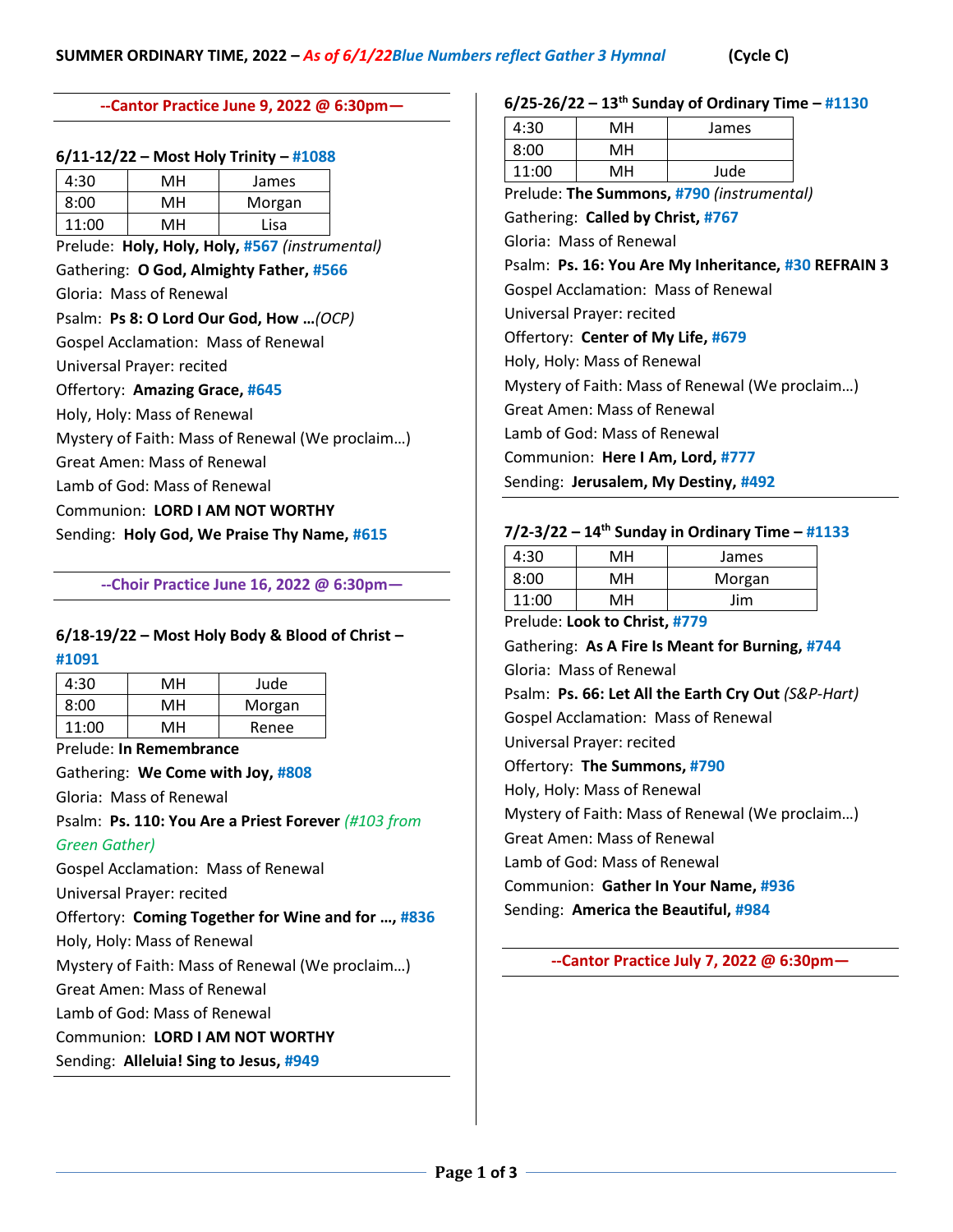### **7/9-10/22 – 15th Sunday in Ordinary Time – #1136**

| 4:30                                | мн | James |
|-------------------------------------|----|-------|
|                                     |    |       |
| 8:00                                | мн | Rob   |
| 11:00                               | мн | Lisa  |
|                                     |    |       |
| Prelude: A Place at the Table. #812 |    |       |

Gathering: **God of Day and God of Darkness, #859** Gloria: Mass of Renewal Psalm: **Ps. 69: Turn to the Lord in Your Need** *(Alonso)* Gospel Acclamation: Mass of Renewal Universal Prayer: recited Offertory: **Deep Within, #486** Holy, Holy: Mass of Renewal

Mystery of Faith: Mass of Renewal (We proclaim…)

Great Amen: Mass of Renewal

Lamb of God: Mass of Renewal

Communion: **Christ, Be Our Light, #590**

Sending: **We Are Called, #807**

### **7/16-17/21 – 16th Sunday in Ordinary Time – #1139**

| 4:30  | MН | Jim    |
|-------|----|--------|
| 8:00  | MН | Morgan |
| 11:00 | мн | Jude   |

Prelude: **Only This I Want, #782** *(instrumental)*

Gathering: **All Are Welcome, #850**

Gloria: Mass of Renewal

Psalm: **Ps. 15: He Who Does Justice** *(S&P-Canedo)* Gospel Acclamation: Mass of Renewal

Universal Prayer: recited

Offertory: **Open My Eyes, #651**

Holy, Holy: Mass of Renewal

Mystery of Faith: Mass of Renewal (We proclaim…)

Great Amen: Mass of Renewal

Lamb of God: Mass of Renewal

Communion: **Taste and See, #930**

Sending: **For the Life of the World, #901**

**--Choir Practice July 21, 2022 @ 6:30pm—**

#### **7/23-24/22 – FEAST OF ST. MARY MAGDALENE**

| 4:30  | MН | Jude  |
|-------|----|-------|
| 8:00  | MН | James |
| 11:00 | MН | Lisa  |

Prelude: **We Are On Holy Ground**  Gathering: **Song of the Body of Christ, #924** Gloria: Mass of Renewal Sgs 3:1-4b Psalm: **Ps. 63: My Soul is Thirsting, #55** 2 Corinth 5:14-17 John 20:1-2, 11-18 Gospel Acclamation: Mass of Renewal Universal Prayer: recited Offertory: **The Servant Song, #751** Holy, Holy: Mass of Renewal Mystery of Faith: Mass of Renewal (We proclaim…) Great Amen: Mass of Renewal Lamb of God: Mass of Renewal Communion: **Now We Remain, #785** Reflection: **We Worship and Adore Thee** Sending: **Ps. 117: Go Out To All the World** *(formerly #112 in Green Gather*

### **7/30-31/22 – 18 th Sunday in Ordinary Time – #1145**

| 4:30  | мн | James  |
|-------|----|--------|
| 8:00  | мн | Morgan |
| 11:00 | мн | Renee  |

Prelude: **Christ in Me Arise** Gathering: **Gather Your People, #837** Gloria: Mass of Renewal Psalm: **Ps. 90: If Today You Hear …** *(S&P-Walther)* Gospel Acclamation: Mass of Renewal Universal Prayer: recited Offertory: **Seek Ye First, #658** Holy, Holy: Mass of Renewal Mystery of Faith: Mass of Renewal (We proclaim…) Great Amen: Mass of Renewal Lamb of God: Mass of Renewal Communion: **Eye Has Not Seen, #728** Sending: **City of God, #766**

**--Cantor Practice August 4, 2022 @ 6:30pm—**